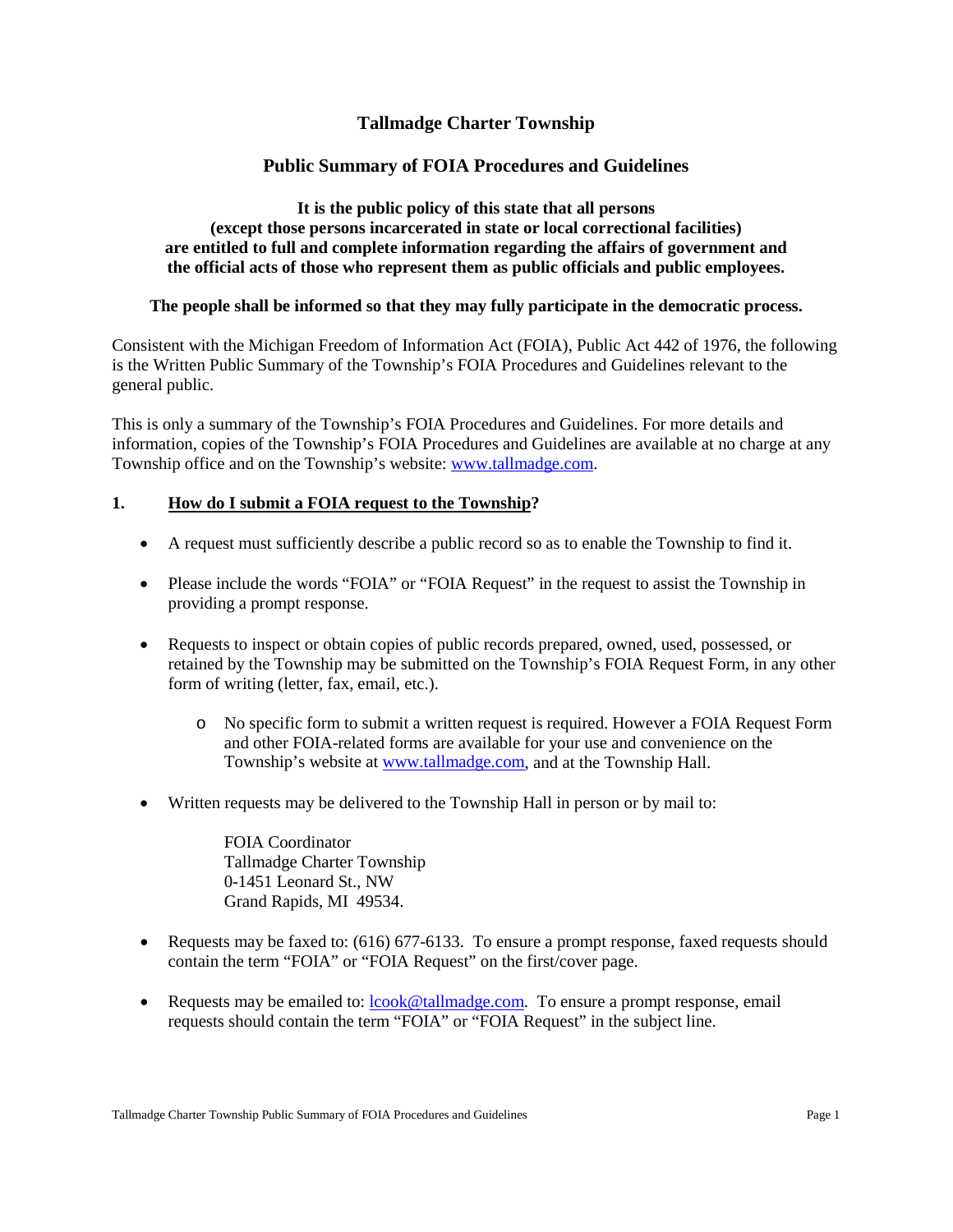### **2. What kind of response can I expect to my request?**

- Within 5 business days after receiving a FOIA request the Township will issue a response. If a request is received by fax or email, the request is deemed to have been received on the following business day. The Township will respond to your request in one of the following ways:
	- o Grant the request;
	- o Issue a written notice denying the request;
	- o Grant the request in part and issue a written notice denying in part the request;
	- o Issue a notice indicating that due to the nature of the request the Township needs an additional 10 business days to respond; or
	- o Issue a written notice indicating that the public record requested is available at no charge on the Township's website.
- If the request is granted, or granted in part, the Township will ask that payment be made for the allowable fees associated with responding to the request before the public record is made available.
- If the cost of processing the request is expected to exceed \$50.00, or if you have not paid for a previously granted request, the Township will require a deposit before processing the request.

### **3. What are the Township's deposit requirements?**

- If the Township has made a good faith calculation that the total fee for processing the request will exceed \$50.00, the Township will require that you provide a deposit in the amount of 50% of the total estimated fee. When the Township requests the deposit, it will provide you a non-binding best efforts estimate of how long it will take to process the request after you have paid your deposit.
- If the Township receives a request from a person who has not paid the Township for copies of public records made in fulfillment of a previously granted written request, the Township will require a deposit of 100% of the estimated processing fee before it begins to search for the public record for any subsequent written request when **all** of the following conditions exist:
	- o The final fee for the prior written request is not more than 105% of the estimated fee;
	- o The public records made available contained the information sought in the prior written request and remain in the Township's possession;
	- o The public records were made available to the individual, subject to payment, within the best effort time frame estimated by the Township to provide the records;
	- o 90 days have passed since the Township notified the individual in writing that the public records were available for pickup or mailing;
	- o The individual is unable to show proof of prior payment to the Township; and
	- The Township has calculated an estimated detailed itemization that is the basis for the current written request's increased fee deposit.
- The Township will not require the 100% estimated fee deposit if any of the following apply: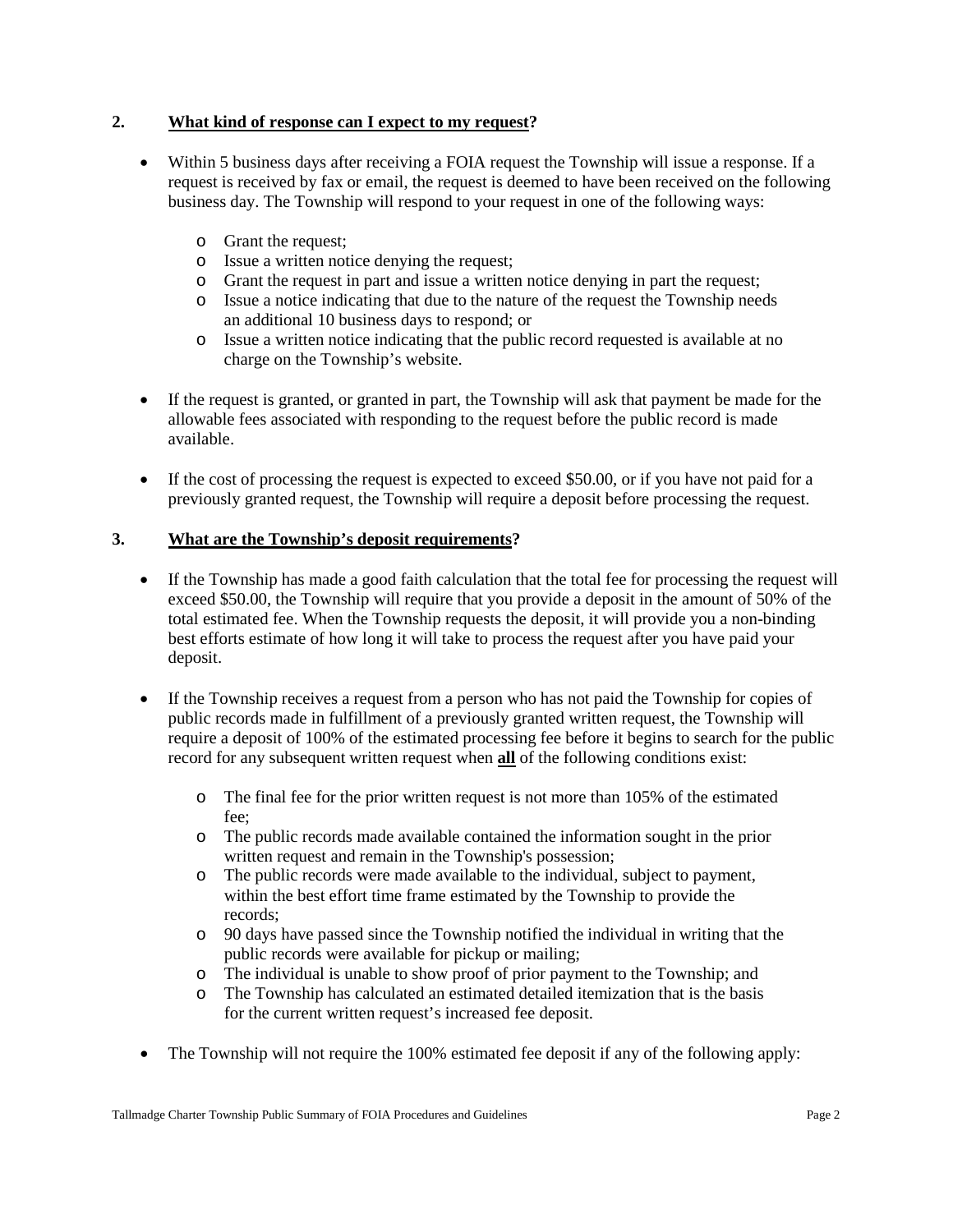- o The person making the request is able to show proof of prior payment in full to the Township;
- o The Township is subsequently paid in full for all applicable prior written requests; or
- 365 days have passed since the person made the request for which full payment was not remitted to the Township.

### **4. How does the Township calculate FOIA processing fees?**

The FOIA permits the Township to charge for the following costs associated with processing a request:

- Labor costs associated with copying or duplication, which includes making paper copies, making digital copies, or transferring digital public records to non-paper physical media or through the Internet;
- Labor costs associated with searching for, locating, and examining a requested public record, when failure to charge a fee will result in unreasonably high costs to the Township;
- Labor costs associated with a review of a record to separate and delete information exempt from disclosure, when failure to charge a fee will result in unreasonably high costs to the Township;
- The cost of copying or duplication, not including labor, of paper copies of public records (This may include the cost for copies of records already on the Township's website if you ask for the Township to make copies);
- The cost of computer discs, computer tapes, or other digital or similar media when the requestor asks for records in non-paper physical media (This may include the cost for copies of records already on the Township's website if you ask for the Township to make copies); and
- The cost to mail or send a public record to a requestor.

### *Labor Costs*

- All labor costs will be estimated and charged in 15-minute increments, with all partial time increments rounded down. If the time involved is less than 15 minutes, there will be no charge.
- Labor costs will be charged at the hourly wage of the lowest-paid Township employee capable of doing the work in the specific fee category, regardless of who actually performs work.
- Labor costs will also include a charge to cover or partially cover the cost of fringe benefits. Township may add up to 50% to the applicable labor charge amount to cover or partially cover the cost of fringe benefits, but in no case may it exceed the actual cost of fringe benefits.
- Overtime wages will not be included in labor costs unless agreed to by the requestor; overtime costs will not be used to calculate the fringe benefit cost.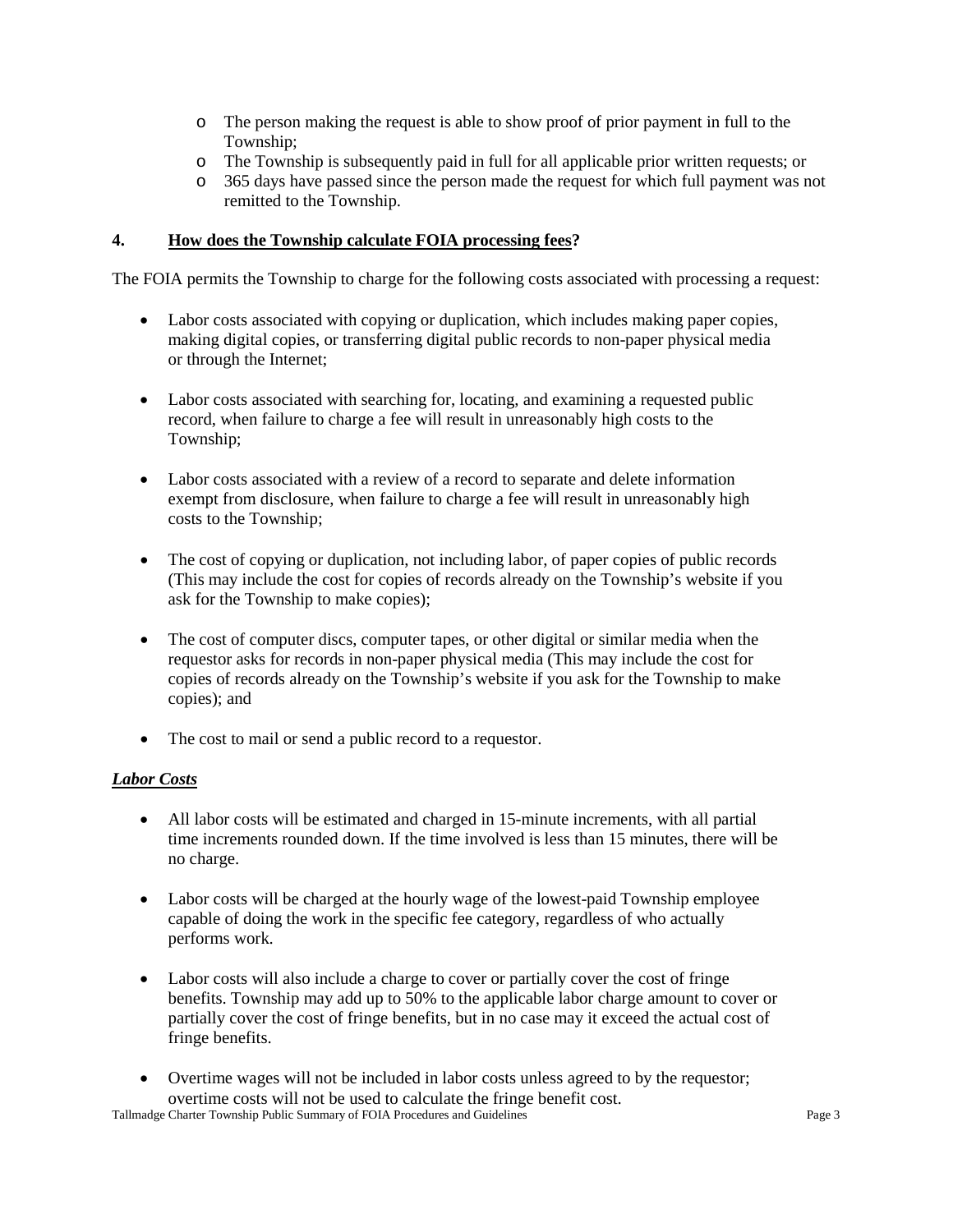• Contracted labor costs will be charged at the hourly rate of \$48.90 (6 times the state minimum hourly wage).

A labor cost will not be charged for the search, examination, review and the deletion and separation of exempt from nonexempt information unless failure to charge a fee would result in unreasonably high costs to the Township. Costs are unreasonably high when they are excessive and beyond the normal or usual amount for those services compared to the Township's usual FOIA requests, because of the nature of the request in the particular instance. The Township must specifically identify the nature of the unreasonably high costs in writing.

### *Copying and Duplication*

The Township must use the most economical method for making copies of public records, including using double-sided printing, if cost-saving and available.

### *Non-paper Copies on Physical Media*

- The cost for records provided on non-paper physical media, such as computer discs, computer tapes or other digital or similar media will be at the actual and most reasonably economical cost for the non-paper media.
- This cost will be charged only if the Township has the technological capability necessary to provide the public record in the requested non-paper physical media format.

### *Paper Copies*

- Paper copies of public records made on standard letter  $(8-1/2 \times 11)$  or legal  $(8-1/2 \times 14)$ sized paper will not exceed \$.10 per sheet of paper.
- Copies for non-standard sized sheets of paper will reflect the actual cost of reproduction.

### *Mailing Costs*

- The cost to mail public records will use a reasonably economical and justified means.
- The Township may charge for the least expensive form of postal delivery confirmation.
- No cost will be made for expedited shipping or insurance unless you request it.

### *Waiver of Fees*

The cost of the search for and copying of a public record may be waived or reduced if in the sole judgment of the FOIA Coordinator a waiver or reduced fee is in the public interest because it can be considered as primarily benefitting the general public. The Township Board may identify specific records or types of records it deems should be made available for no charge or at a reduced cost.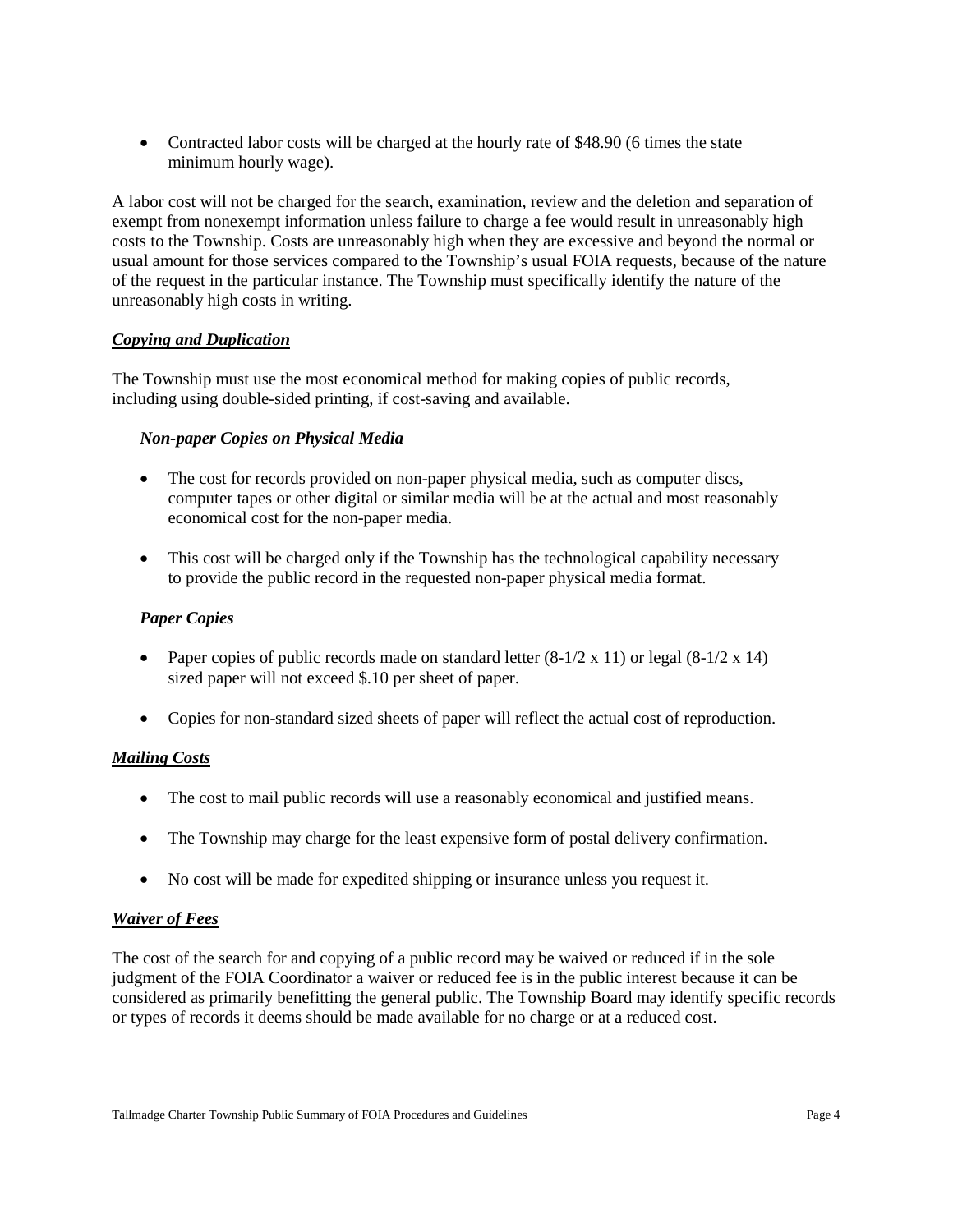### **5. How do I qualify for an indigence discount on the fee?**

The Township will discount the first \$20.00 of fees for a request if you submit an affidavit stating that you are:

- Indigent and receiving specific public assistance; or
- If not receiving public assistance, stating facts demonstrating an inability to pay because of indigence.

You are **not** eligible to receive the \$20.00 discount if you:

- Have previously received discounted copies of public records from the Township twice during the calendar year; or
- Are requesting information on behalf of other persons who are offering or providing payment to you to make the request.

An affidavit is a sworn statement. For your convenience, the Township has provided an Affidavit of Indigence for the waiver of FOIA fees on the back of the Township FOIA Request Form, which is available on the Township's website: [www.tallmadge.com.](http://www.tallmadge.com/)

### **6. May a nonprofit organization receive a discount on the fee?**

A nonprofit organization advocating for developmentally disabled or mentally ill individuals that is formally designated by the state to carry out activities under Subtitle C of the federal Developmental Disabilities Assistance and Bill of Rights Act of 2000, Public Law 106-402, and the Protection and Advocacy for Individuals with Mental Illness Act, Public Law 99-319, may receive a \$20.00 discount if the request meets all of the following requirements in the FOIA:

- Is made directly on behalf of the organization or its clients;
- Is made for a reason wholly consistent with the mission and provisions of those laws under Section 931 of the Mental Health Code, 1974 PA 258, MCL 330.1931; and
- Is accompanied by documentation of its designation by the state, if requested by the public body.

### **7**. **How may I challenge the denial of a public record or an excessive fee?**

### **NOTE: THE TOWNSHIP BOARD IS NOT CONSIDERED TO HAVE RECEIVED A WRITTEN APPEAL UNTIL THE FIRST REGULARLY SCHEDULED TOWNSHIP BOARD MEETING AFTER SUBMISSION OF THE WRITTEN APPEAL.**

### *Appeal of a Denial of a Public Record*

If you believe that all or a portion of a public record has not been disclosed or has been improperly exempted from disclosure, you may appeal to the Township Board by filing a written appeal of the denial with the office of the Township Supervisor.